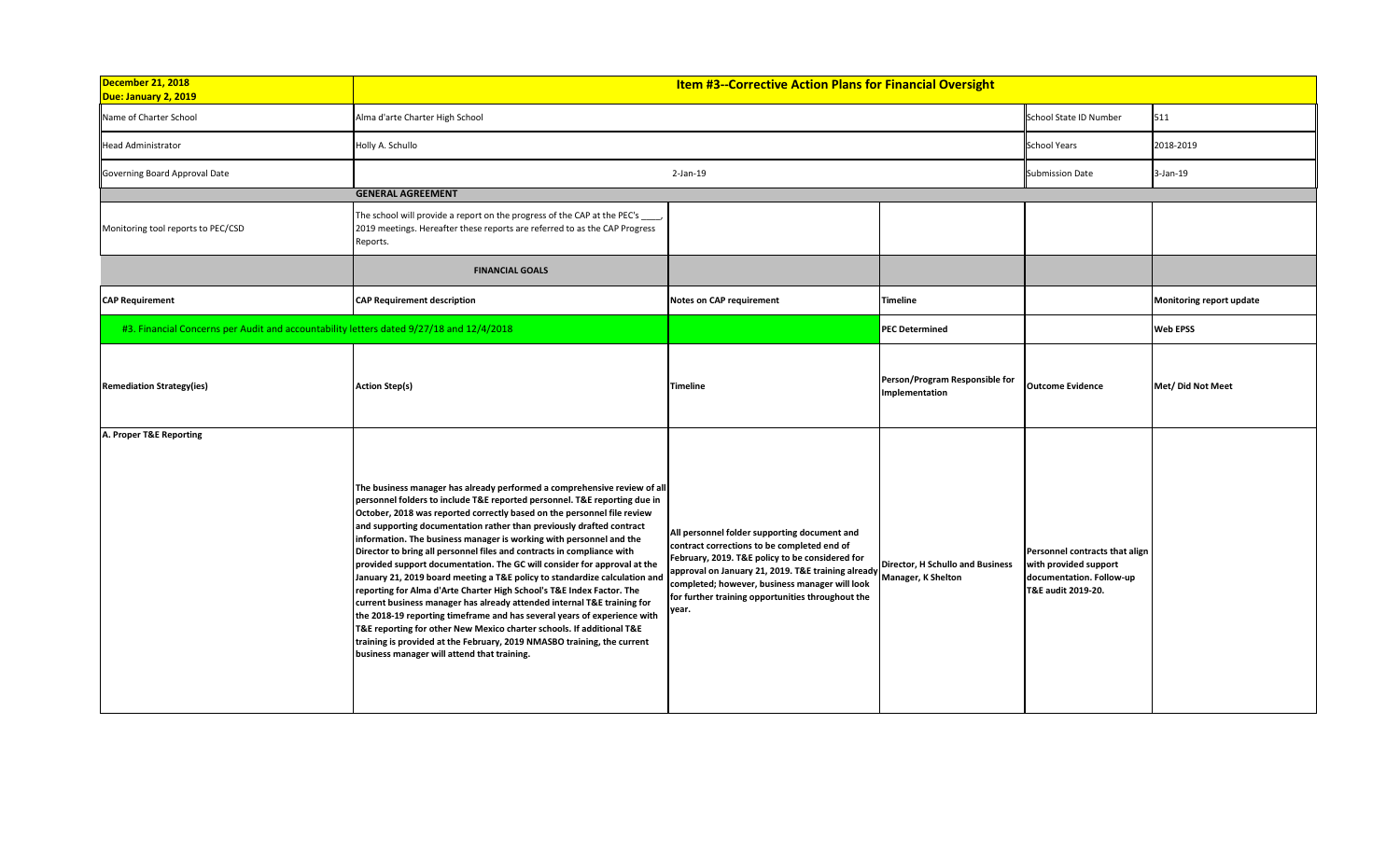| B. IV-A.00: 2a) Business Mgmt/Oversight: financial<br>compliance. Certified and registered Chief Procurement<br>Office in place.          | CPO Certification courses are only offered once per quarter and most<br>courses take place in Albuquerque. For 2019 Q2 CPO Certification courses,<br>the Director had a scheduling conflict with another required training. As<br>soon as 2019 Q3 classes opened for registration in November, we<br>immediately enrolled the Director for the CPO Certification training and<br>registration.                                                                                                                                                                                                            | The Director is currently enrolled in CPO<br>Certification and Registration classes taking place<br>in Albuquerque February 19-22, 2019. As soon as<br>certification is received, we will upload supporting<br>documentation to WebEPSS. Designated second<br>faculty member to certify as CPO, with a math and<br>financial literacy background, for best practices. | Director, H Schullo and Business<br>Manager, K Shelton        | <b>Proof of CPO Certification</b><br>training enrollment has been<br>uploaded to WebEPSS.                                                                                                                                                                                              |  |
|-------------------------------------------------------------------------------------------------------------------------------------------|-----------------------------------------------------------------------------------------------------------------------------------------------------------------------------------------------------------------------------------------------------------------------------------------------------------------------------------------------------------------------------------------------------------------------------------------------------------------------------------------------------------------------------------------------------------------------------------------------------------|-----------------------------------------------------------------------------------------------------------------------------------------------------------------------------------------------------------------------------------------------------------------------------------------------------------------------------------------------------------------------|---------------------------------------------------------------|----------------------------------------------------------------------------------------------------------------------------------------------------------------------------------------------------------------------------------------------------------------------------------------|--|
| C. IV-A.01: 2b) Business Mgmt/Oversight: accounting<br>principles. FY18 audit evidence of actions.                                        | Upload to WebEPSS audit response CAP as evidence of actions Alma d'Arte   The FY18 audit report has not yet been released<br>Charter High School has taken to remedy finding(s). Upload to WebEPSS<br>minutes from Audit Committee and Governance Council meetings as<br>evidence of review/discussion of audit findings as well as monitoring the<br>school's efforts to remedy identified finding(s).                                                                                                                                                                                                   | by the Office of the State Auditor. As soon as the<br>report is released, Alma d'Arte Charter High<br>School will perform all action steps identified in<br>this CAP.                                                                                                                                                                                                 | Director, H Schullo and<br><b>Business Manager, K Shelton</b> | Audit CAP, Audit<br><b>Committee meeting</b><br>minutes, Governance<br>Bouncil meeting minutes.                                                                                                                                                                                        |  |
| D. Comprehensive personnel folder review - self identified<br>goal.                                                                       | Prior administration and business manager did not maintain personnel<br>folders in accordance with required documentation or draft accurate<br>contracts. Prior to the PED site visit, the current administrator and business<br>manager self identified a need for a comprehensive review of all personne<br>folders to bring folders into compliance with all statutes. Comprehensive<br>review has included review for required documentation such as contracts<br>that align with support documents provided, verification of YOE, official<br>transcripts, background checks, and licensure support. | The comprehensive personnel review is complete.<br>To date, most personnel files have been updated<br>to include all required personnel documents to<br>support contract specifications and T&E reporting.<br>Our goal is to have all personnel folders in full<br>compliance by the end of February, 2018 to be<br>reviewed by PED during the spring site visit.     | Director, H Schullo and Business<br>Manager, K Shelton        | Proper documentation in all<br>personnel folders. No repeat<br>findings under the Employee<br>section of the Organization<br><b>Performance Framework</b><br>following the spring PED site<br>visit.                                                                                   |  |
| E. Accurate and complete financial reporting to Finance<br>Committee and Governance Council on a monthly basis - self<br>identified goal. | Prior business manager did not provide the school's Finance Committee and The standardization of comprehensive packets for<br>Governance Council with a standard monthly reporting of financials. The<br>current administrator and business manager self identified a need for<br>accurate and complete financial reporting to both the Finance Committee<br>and Governance Council on a monthly basis. The business manager created<br>a standardized comprehensive packet for both the Finance Committee and<br>Governance Council to be presented at each monthly meeting.                             | both the Finance Committee and Governance<br>Council is complete and has been in place since<br>the August, 2018 Governance Council meeting. No<br>further action is required unless the Finance<br><b>Committee or Governance Council requests the</b><br>business manager provide additional reporting.                                                             | Director, H Schullo and Business<br>Manager, K Shelton        | The new standardized Finance<br><b>Committee and Governance</b><br>Council packets have been<br>uploaded to WebEPSS as<br>support that both the Finance<br><b>Committee and Governance</b><br><b>Council are receiving</b><br>comprehensive financial<br>reporting on a monthly basis. |  |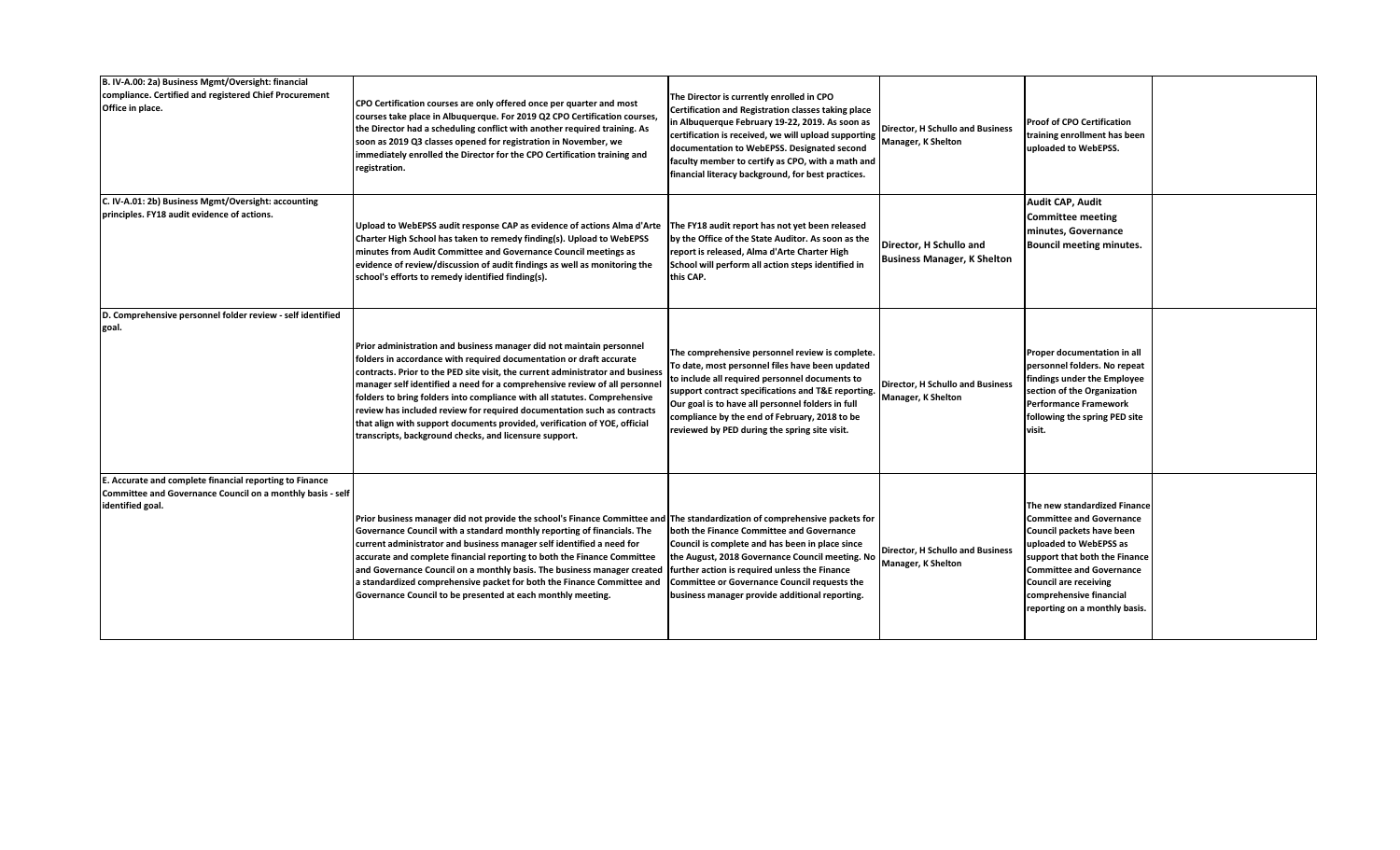| F. Put in place proper segregation of duties to remedy lack of                                                                          |                                                                                                                                                                                                                                                                                                                                                                                                                                                                                                                             |                                                                                                                                                                                                                                                                                                                                                                                                                                                                   |                                                                     |                                                                                                                                                                                                               |           |  |  |
|-----------------------------------------------------------------------------------------------------------------------------------------|-----------------------------------------------------------------------------------------------------------------------------------------------------------------------------------------------------------------------------------------------------------------------------------------------------------------------------------------------------------------------------------------------------------------------------------------------------------------------------------------------------------------------------|-------------------------------------------------------------------------------------------------------------------------------------------------------------------------------------------------------------------------------------------------------------------------------------------------------------------------------------------------------------------------------------------------------------------------------------------------------------------|---------------------------------------------------------------------|---------------------------------------------------------------------------------------------------------------------------------------------------------------------------------------------------------------|-----------|--|--|
| internal controls - self identified goal.                                                                                               | The prior administrator and business manager did not have proper<br>segregation of duties in place which created a lack of good internal control<br>The current administrator and business manager self identified a need for<br>strong segregation of duties to ensure proper internal controls. The currer<br>administrator and business manager developed segregation of duties in the<br>areas of: purchasing; receipt of cash; payroll processing; and liability<br>reconciliation, review, and payments.              | Proper segregations of duties have been in place<br>since August, 2018. All processes identified have<br>appropriate segregation of duties to ensure one<br>person does not have full control over a process or Director, H Schullo and Business<br>procedure. All processes include a review to<br>ensure good stewardship of public funds. Internal<br>training will be conducted on an "as needed" basis<br>to ensure proper segregation of duties are upheld. | <b>Manager, K Shelton</b>                                           | The FY19 audit will involve a<br>comprehensive review of the<br>new processes and<br>procedures that have been<br>put in place. The published<br>FY19 audit report will report<br>any findings in this area.  |           |  |  |
| G. Establish a comprehensive filing system that includes a<br>standard for required supporting documentation - self<br>identified goal. | The prior business manager lacked a standardized and comprehensive filing has been in place since October, 2018. Internal<br>system. Additionally, many financial process packets did not include all<br>necessary documents to show support for payments. The current<br>administrator and business manager self identified a need for a<br>standardized and comprehensive filing system, as well as standard support<br>document packets for all payments made in support of business office and<br>financial operations. | A standardized and comprehensive filing system<br>training has been conducted to ensure that proper<br>payment support documentation is filed with<br>proof of payments made in support of business<br>office and financial operations. Additional internal<br>training will be conducted on an "as needed" basis<br>to ensure proper maintenance of the filing system<br>and support documents.                                                                  | <b>Director H Schullo and Business</b><br><b>Manager, K Shelton</b> | The FY19 audit will involve a<br>comprehensive review of<br>payments made in support of<br>business office and financial<br>operations. The published<br>FY19 audit will report any<br>findings in this area. |           |  |  |
| December 21, 2018<br>Due: January 2, 2019                                                                                               | Item #2-- CAP for Identifying, serving, assessing, and monitoring English Language Learners (Language and Culture Bureau)                                                                                                                                                                                                                                                                                                                                                                                                   |                                                                                                                                                                                                                                                                                                                                                                                                                                                                   |                                                                     |                                                                                                                                                                                                               |           |  |  |
| Name of Charter School                                                                                                                  | Alma d'arte Charter High School                                                                                                                                                                                                                                                                                                                                                                                                                                                                                             |                                                                                                                                                                                                                                                                                                                                                                                                                                                                   |                                                                     | School State ID Number                                                                                                                                                                                        | 511       |  |  |
| <b>Head Administrator</b>                                                                                                               | Holly Schullo                                                                                                                                                                                                                                                                                                                                                                                                                                                                                                               |                                                                                                                                                                                                                                                                                                                                                                                                                                                                   |                                                                     | <b>School Years</b>                                                                                                                                                                                           | 2018-2019 |  |  |
| Governing Board Approval Date                                                                                                           | 21-Jan-19                                                                                                                                                                                                                                                                                                                                                                                                                                                                                                                   |                                                                                                                                                                                                                                                                                                                                                                                                                                                                   |                                                                     | <b>Submission Date</b>                                                                                                                                                                                        | 29-Jan-19 |  |  |
|                                                                                                                                         | <b>GENERAL AGREEMENT</b>                                                                                                                                                                                                                                                                                                                                                                                                                                                                                                    |                                                                                                                                                                                                                                                                                                                                                                                                                                                                   |                                                                     |                                                                                                                                                                                                               |           |  |  |
| Monitoring tool reports to PEC/CSD                                                                                                      | The school will provide a report on the progress of the CAP at the PEC's<br>, 2019 meetings. Hereafter these reports are referred to as the CAP<br><b>Progress Reports.</b>                                                                                                                                                                                                                                                                                                                                                 |                                                                                                                                                                                                                                                                                                                                                                                                                                                                   |                                                                     |                                                                                                                                                                                                               |           |  |  |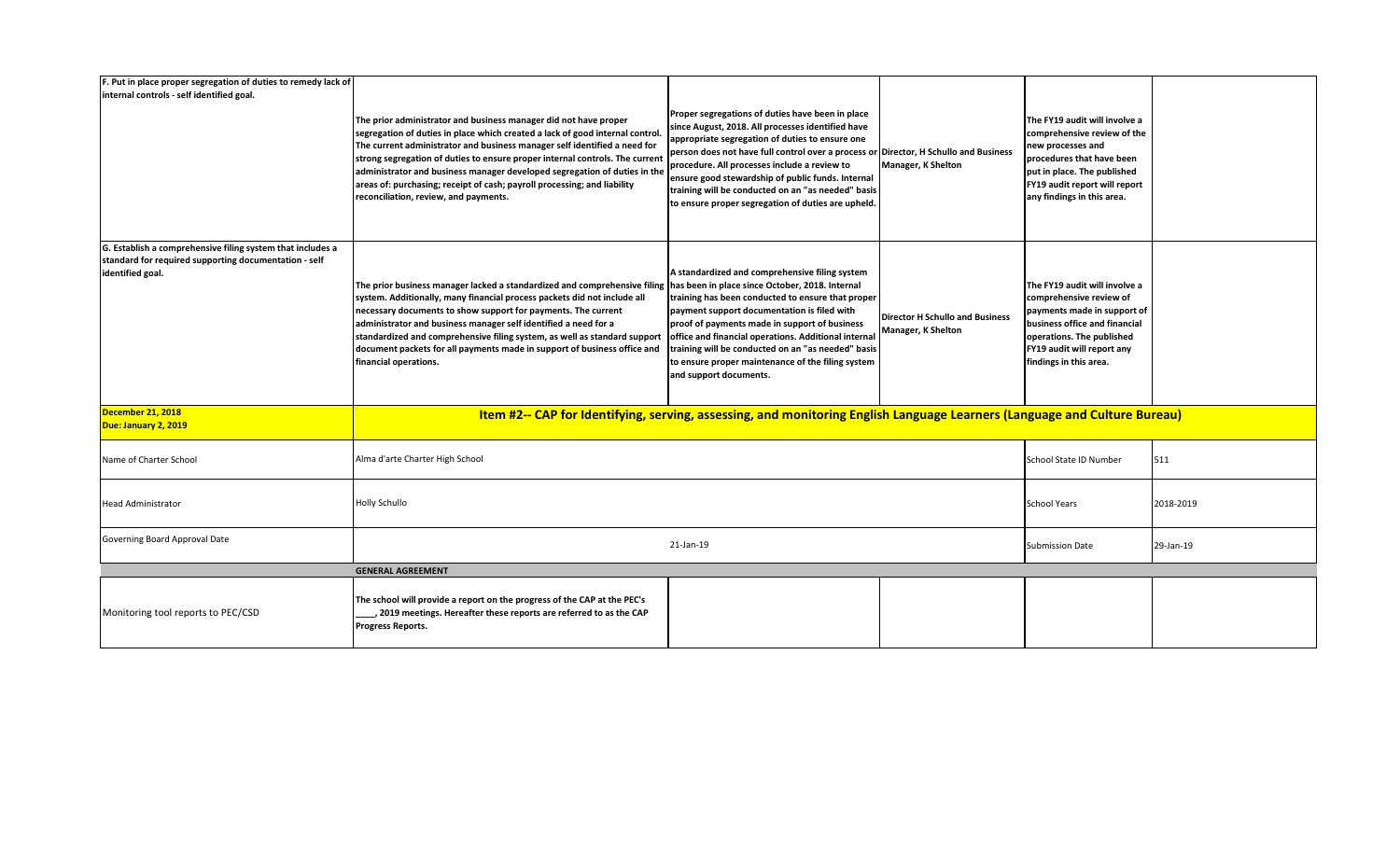|                                                      | <b>ACADEMIC GOALS</b>                                                                                                                                                                                                                                                                                                                                                                                                            |                                 |                                                                                                                                 |                                                                                    |                          |
|------------------------------------------------------|----------------------------------------------------------------------------------------------------------------------------------------------------------------------------------------------------------------------------------------------------------------------------------------------------------------------------------------------------------------------------------------------------------------------------------|---------------------------------|---------------------------------------------------------------------------------------------------------------------------------|------------------------------------------------------------------------------------|--------------------------|
| <b>CAP Requirement</b>                               | <b>CAP Requirement description</b>                                                                                                                                                                                                                                                                                                                                                                                               | <b>Notes on CAP requirement</b> | <b>Timeline</b>                                                                                                                 |                                                                                    | Monitoring report update |
|                                                      | #2. CAP for Identifying, serving, assessing, and monitoring English Language Learners (Language and Culture Bureau)                                                                                                                                                                                                                                                                                                              |                                 | <b>PEC Determined</b>                                                                                                           |                                                                                    | <b>Web EPSS</b>          |
| <b>Remediation Strategy(ies)</b>                     | <b>Action Step(s)</b>                                                                                                                                                                                                                                                                                                                                                                                                            | <b>Timeline</b>                 | Person/Program Responsible for<br>Implementation                                                                                | <b>Outcome Evidence</b>                                                            | Met/Did Not Meet         |
| A. Identify: Language Usage Survey (LUS)             | 1. Call upon matriculating schools for LUS at least three times; 2. For<br>students whose matriculating schools do not provide LUS, send a survey<br>home for new students; 3. Audited CUM and IEP Folders for language other<br>than English (we identified one student); 4. STARS data (identified two). 5.<br>Contact Bureau with questions. 6. LEA uses the process as described on<br>page 34 of the LUS Guidance Handbook. | Ongoing                         | Principal, Registrar, and EL<br><b>Support Team</b>                                                                             | HLS from previous school,<br>CUM, IEP, and STARS Reports                           |                          |
| B. English Language Proficiency Screening Assessment | 1. Test students who identify languages other than English on LUS question<br>number 7 using WIDA ACCESS for screening students who have not yet tested Ongoing<br>out of EL service.                                                                                                                                                                                                                                            |                                 | Director, Schullo; TESOL endorsed<br>teachers; and EL Teachers trained   Access Test, CUM Folders<br>to administer ACCESS tests |                                                                                    |                          |
| <b>C. Screening and Assessment</b>                   | 1. Parent notification letter must be sent to the parents of English learners<br>upon initial identification (6.29.5.11 NMAC and Title I) and annually<br>(Title I requirement). 2. The LUS, WIDA Screener Online results and<br>parent notification are kept in the cumulative file.                                                                                                                                            | Ongoing                         | Director, H Schullo, EL Team                                                                                                    | <b>Parent Notification Letter</b><br>drafted, sent, and kept in<br><b>CUM File</b> |                          |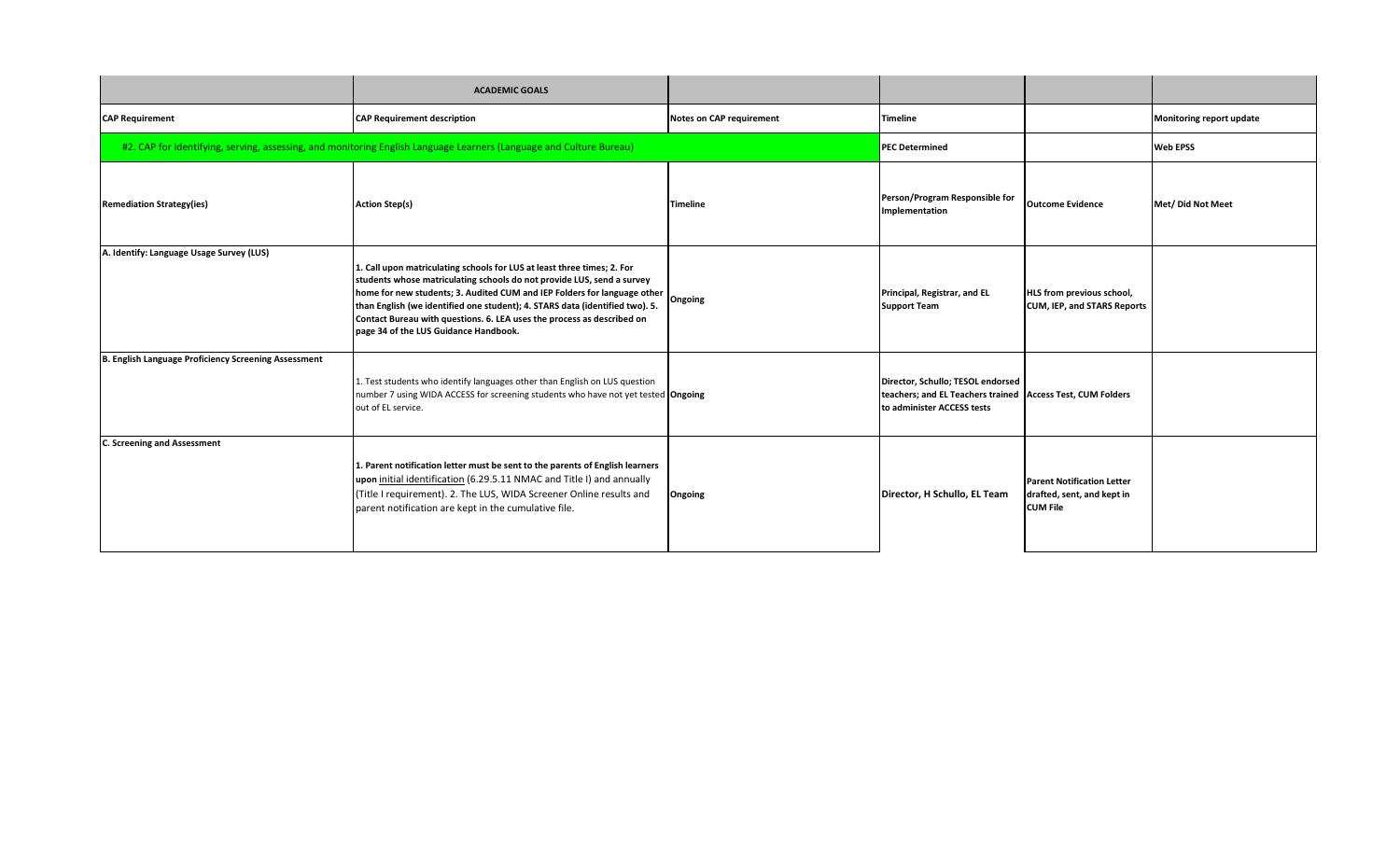| D. English Learner (EL) Programs; Linguistic and Cultural              |                                                                                                                                                                                                                                                                                                                                                                                                                                                                                                                                                                                                                                                                                                                                                                                                                                                                                                                                                                                                                                                                                                                                                    |                                       |                                                                                                                        |                                                                                         |           |  |
|------------------------------------------------------------------------|----------------------------------------------------------------------------------------------------------------------------------------------------------------------------------------------------------------------------------------------------------------------------------------------------------------------------------------------------------------------------------------------------------------------------------------------------------------------------------------------------------------------------------------------------------------------------------------------------------------------------------------------------------------------------------------------------------------------------------------------------------------------------------------------------------------------------------------------------------------------------------------------------------------------------------------------------------------------------------------------------------------------------------------------------------------------------------------------------------------------------------------------------|---------------------------------------|------------------------------------------------------------------------------------------------------------------------|-----------------------------------------------------------------------------------------|-----------|--|
| <b>Suppport for Our EL Learners</b>                                    |                                                                                                                                                                                                                                                                                                                                                                                                                                                                                                                                                                                                                                                                                                                                                                                                                                                                                                                                                                                                                                                                                                                                                    |                                       |                                                                                                                        |                                                                                         |           |  |
|                                                                        | 1. Ensure program goals for our EL learners. Identified students are<br>assigned to a bilingual (5 faculty) and/or TESOL/Bilingual endorsed (5<br>faculty) teacher. We have TESOL endorsed for ELA, History, Math, and SPED<br>(Science teacher is bilingual but not TESOL endorsed) and offer monolingual<br>support 3. PD: Teachers trained in SIOP (2017-2018). Update EL Strategies<br>Training with new and continuing Faculty. 4. Support language acquisition<br>in the content areas through language enrichment through vocabulary<br>development, scaffolded instruction, building on prior knowledge, and<br>using specific sensory and graphic supports (such as foldables, graphic<br>organizers). 5. Continue to support for most recent EL exits and monitor for<br>three years. 5. Reading Strategies for PD: Teach Before Reading Strategies<br>(previewing headings, captions, etc; looking at pictures; making<br>predictions), During Reading Strategies (questioning, visualizing,<br>paraphrasing, re-reading, complete outlines, etc.), and After Reading<br>Strategies (summarize, answer questions, confirm predictions). | Ongoing                               | Director, H Schullo, EL Team and<br><b>Teachers</b>                                                                    | Lesson Plans, Walkthroughs,<br>PD Agendas and Resources                                 |           |  |
| <b>E. Monitoring and Data Analysis</b>                                 | 1. Check EL's CUM Folders for language levels for services needed, and for<br>no longer needs services results, to find English fluency scores. 2. Double-<br>check STARS Data / IEP Data to ensure identification and services provided.<br>3. Monitor grades of these students flagged in PowerSchool and advisory.<br>4. Monitor for two (2) years after EXIT with scoer of 5 or higher, through<br>ZAP, progress in PowerSchool.                                                                                                                                                                                                                                                                                                                                                                                                                                                                                                                                                                                                                                                                                                               | 1 and 2, January; 3 and 4 are Ongoing | Director, H Schullo; Registrar; Data<br>Coordinator (STARS Report); SPED<br>Teacher (IEPs); and Teachers<br>(Advisory) | CUM Folders, STARS, IEPs,<br>PowerSchool, SIOP Checklists<br>for planning, Walkthroughs |           |  |
| F. Advance EL with enrichment and advanced curricular<br>opportunities | 1. Pilot ENLACE Program in U.S. History for enrichment. 2. Advance learning<br>opportunities through AP/Dual Enrollment. 3. Test students in home<br>language for Seal of Biliteracy and language levels for advanced classes/AP<br>Classes (i.e., Avant).                                                                                                                                                                                                                                                                                                                                                                                                                                                                                                                                                                                                                                                                                                                                                                                                                                                                                         | Summer 2019                           | Director, H. Schullo                                                                                                   | <b>Enlace Data, AP/Dual</b><br><b>Enrollment Data</b>                                   |           |  |
| December 21, 2018<br>Due: January 2, 2019                              | Item #1-- CAP for servicing students with special needs (Special Education)                                                                                                                                                                                                                                                                                                                                                                                                                                                                                                                                                                                                                                                                                                                                                                                                                                                                                                                                                                                                                                                                        |                                       |                                                                                                                        |                                                                                         |           |  |
| Name of Charter School                                                 | Alma d'arte Charter High School                                                                                                                                                                                                                                                                                                                                                                                                                                                                                                                                                                                                                                                                                                                                                                                                                                                                                                                                                                                                                                                                                                                    |                                       |                                                                                                                        | School State ID Number                                                                  | 511       |  |
| <b>Head Administrator</b>                                              | <b>Holly Schullo</b>                                                                                                                                                                                                                                                                                                                                                                                                                                                                                                                                                                                                                                                                                                                                                                                                                                                                                                                                                                                                                                                                                                                               |                                       |                                                                                                                        | <b>School Years</b>                                                                     | 2018-2019 |  |
| Governing Board Approval Date                                          | 21-Jan-19                                                                                                                                                                                                                                                                                                                                                                                                                                                                                                                                                                                                                                                                                                                                                                                                                                                                                                                                                                                                                                                                                                                                          |                                       |                                                                                                                        | <b>Submission Date</b>                                                                  | 29-Jan-19 |  |
|                                                                        | <b>GENERAL AGREEMENT</b>                                                                                                                                                                                                                                                                                                                                                                                                                                                                                                                                                                                                                                                                                                                                                                                                                                                                                                                                                                                                                                                                                                                           |                                       |                                                                                                                        |                                                                                         |           |  |
| Monitoring tool reports to PEC/CSD                                     | The school will provide a report on the progress of the CAP at the PEC's<br>بممنثهممم 1010                                                                                                                                                                                                                                                                                                                                                                                                                                                                                                                                                                                                                                                                                                                                                                                                                                                                                                                                                                                                                                                         |                                       |                                                                                                                        |                                                                                         |           |  |
|                                                                        | <b>ACADEMIC GOALS</b>                                                                                                                                                                                                                                                                                                                                                                                                                                                                                                                                                                                                                                                                                                                                                                                                                                                                                                                                                                                                                                                                                                                              |                                       |                                                                                                                        |                                                                                         |           |  |